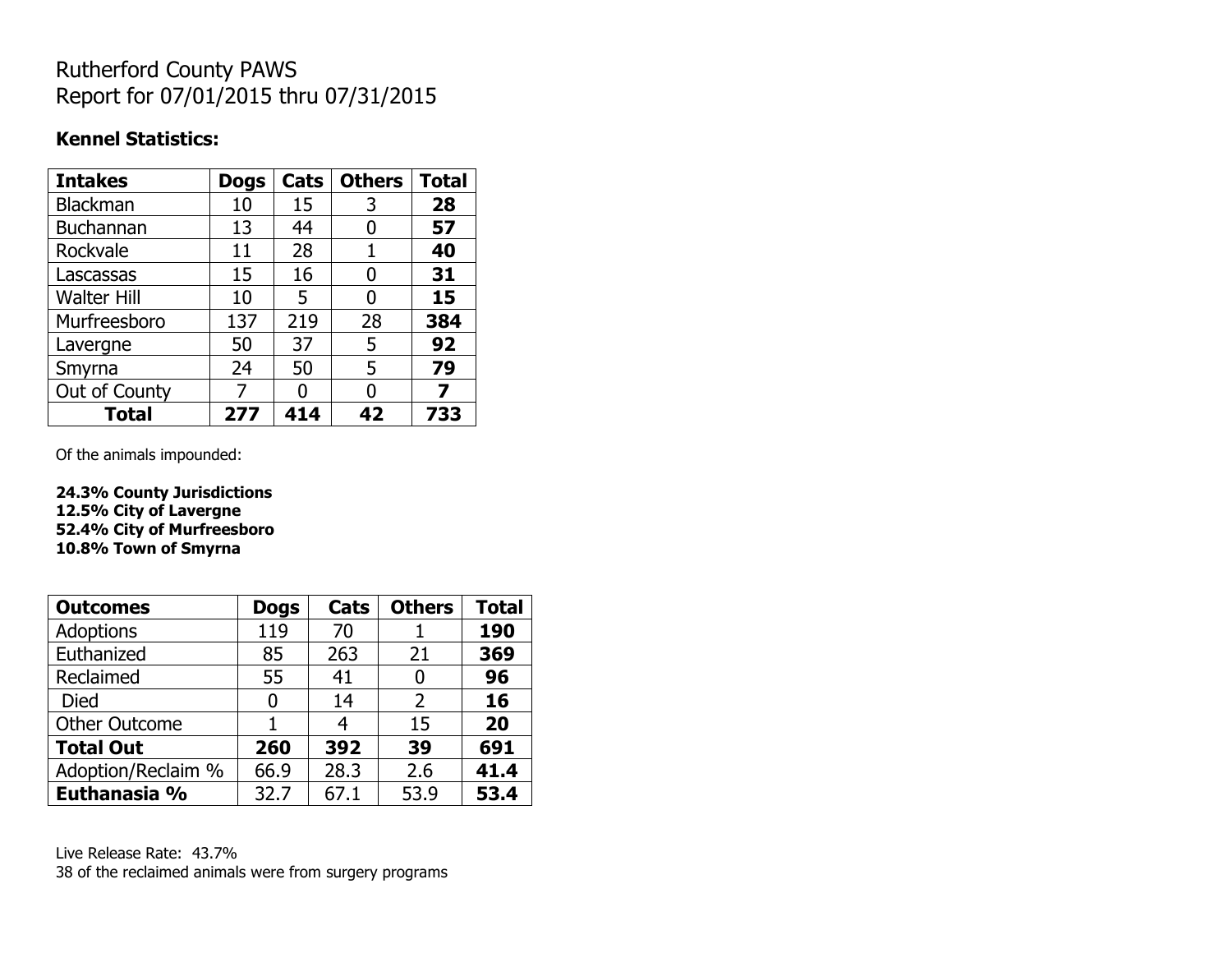Animals left in shelter on 07/31/2015: 137

2586 People visited the shelter looking for a lost /new pet.

2377 Logged calls/voice mails for the month.

## **Activity Report by Jurisdiction:**

| Zones           | <b>Calls Received</b> | Calls Completed |
|-----------------|-----------------------|-----------------|
| <b>Blackman</b> | 175                   | 175             |
| Buchannan       | 120                   | 119             |
| Lavergne        | 284                   | 281             |
| Lascassas       | 126                   | 119             |
| Murfreesboro    | 576                   | 564             |
| Rockvale        | 95                    | 95              |
| Smyrna          | 130                   | 127             |
| Walter Hill     | 114                   | 115             |
| Out of Area     | 5                     | 5               |
| <b>Total</b>    | 1625                  | 1600            |

39.0% County Jurisdictions 17.5% City of Lavergne 35.5% City of Murfreesboro 8.0% Town of Smyrna